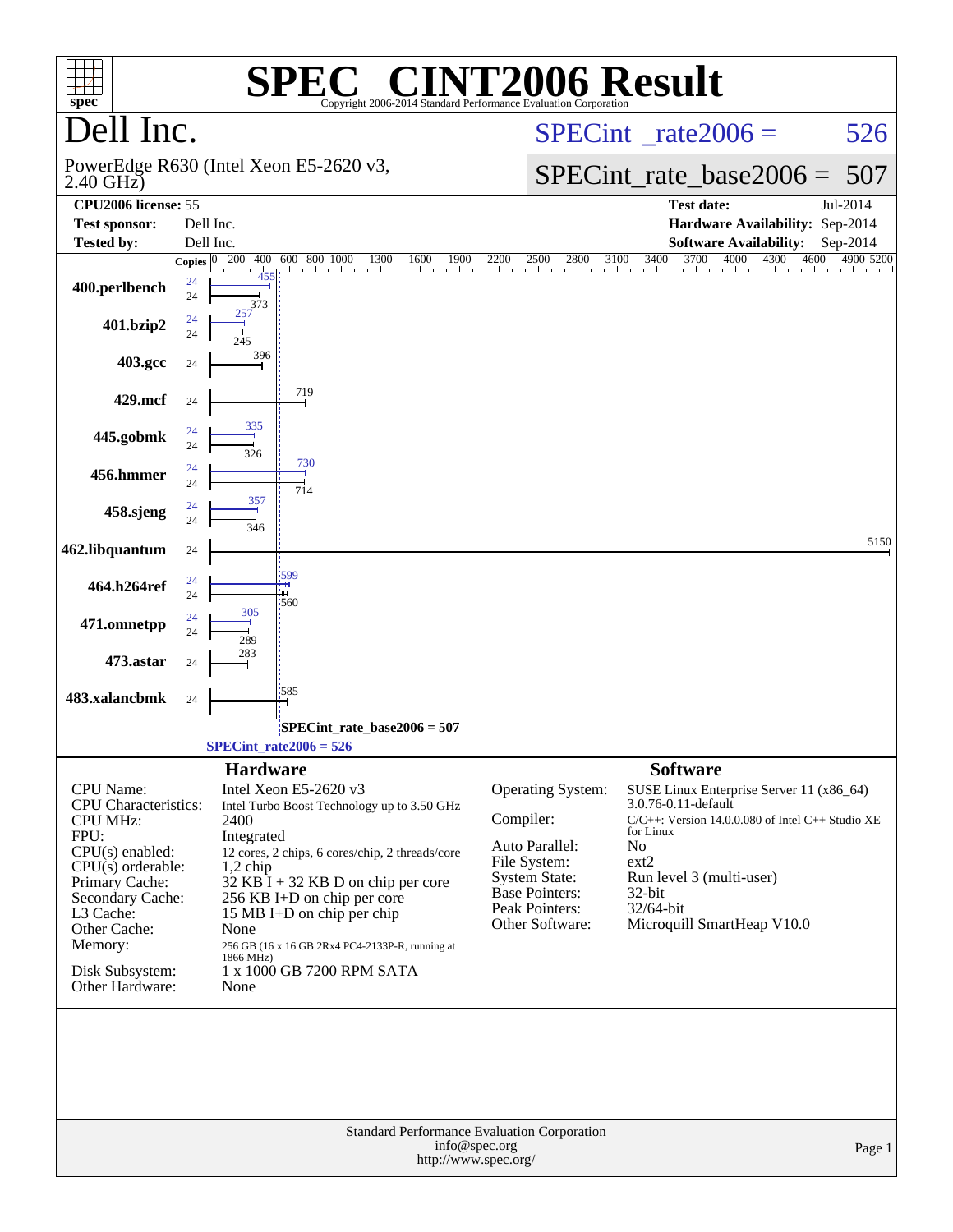

# **[SPEC CINT2006 Result](http://www.spec.org/auto/cpu2006/Docs/result-fields.html#SPECCINT2006Result)**

# Dell Inc.

2.40 GHz) PowerEdge R630 (Intel Xeon E5-2620 v3, SPECint rate $2006 = 526$ 

#### [SPECint\\_rate\\_base2006 =](http://www.spec.org/auto/cpu2006/Docs/result-fields.html#SPECintratebase2006) 507

**[CPU2006 license:](http://www.spec.org/auto/cpu2006/Docs/result-fields.html#CPU2006license)** 55 **[Test date:](http://www.spec.org/auto/cpu2006/Docs/result-fields.html#Testdate)** Jul-2014 **[Test sponsor:](http://www.spec.org/auto/cpu2006/Docs/result-fields.html#Testsponsor)** Dell Inc. **[Hardware Availability:](http://www.spec.org/auto/cpu2006/Docs/result-fields.html#HardwareAvailability)** Sep-2014 **[Tested by:](http://www.spec.org/auto/cpu2006/Docs/result-fields.html#Testedby)** Dell Inc. **[Software Availability:](http://www.spec.org/auto/cpu2006/Docs/result-fields.html#SoftwareAvailability)** Sep-2014

#### **[Results Table](http://www.spec.org/auto/cpu2006/Docs/result-fields.html#ResultsTable)**

|                                                                                                          | <b>Base</b>   |                |            |                |            |                | <b>Peak</b> |               |                |              |                |              |                |              |
|----------------------------------------------------------------------------------------------------------|---------------|----------------|------------|----------------|------------|----------------|-------------|---------------|----------------|--------------|----------------|--------------|----------------|--------------|
| <b>Benchmark</b>                                                                                         | <b>Copies</b> | <b>Seconds</b> | Ratio      | <b>Seconds</b> | Ratio      | <b>Seconds</b> | Ratio       | <b>Copies</b> | <b>Seconds</b> | <b>Ratio</b> | <b>Seconds</b> | <b>Ratio</b> | <b>Seconds</b> | <b>Ratio</b> |
| $ 400.\text{perlbench}$                                                                                  | 24            | 628            | 373        | 635            | 369        | 625            | 375         | 24            | 515            | 456          | 516            | 455          | 517            | 454          |
| 401.bzip2                                                                                                | 24            | 947            | 245        | 946            | 245        | 944            | 245         | 24            | 900            | 257          | 901            | 257          | 900            | 257          |
| $403.\mathrm{gcc}$                                                                                       | 24            | 488            | <b>396</b> | 494            | 391        | 485            | 398         | 24            | 488            | 396          | 494            | 391          | 485            | 398          |
| $429$ .mcf                                                                                               | 24            | 305            | 719        | 305            | 719        | 302            | 725         | 24            | 305            | 719          | 305            | 719          | 302            | 725          |
| $445$ .gobmk                                                                                             | 24            | <u>772</u>     | 326        | 773            | 326        | 772            | <b>326</b>  | 24            | 752            | 335          | 752            | 335          | 751            | 335          |
| 456.hmmer                                                                                                | 24            | 313            | 714        | 313            | 714        | 313            | <b>716</b>  | 24            | 307            | 730          | 309            | 725          | 307            | 730          |
| 458.sjeng                                                                                                | 24            | 840            | 346        | 839            | 346        | 840            | 346         | 24            | 813            | 357          | 813            | 357          | 813            | 357          |
| 462.libquantum                                                                                           | 24            | 96.1           | 5170       | 96.6           | 5150       | 96.6           | 5150        | 24            | 96.1           | 5170         | 96.6           | 5150         | 96.6           | 5150         |
| 464.h264ref                                                                                              | 24            | 906            | 586        | 949            | <b>560</b> | 967            | 549         | 24            | 887            | 599          | 882            | 602          | 927            | 573          |
| 471.omnetpp                                                                                              | 24            | 519            | 289        | 519            | 289        | 521            | 288         | 24            | 492            | 305          | 494            | 303          | 493            | 305          |
| $473$ . astar                                                                                            | 24            | 599            | 281        | 595            | 283        | 592            | 284         | 24            | 599            | 281          | 595            | 283          | 592            | 284          |
| 483.xalancbmk                                                                                            | 24            | 283            | <b>585</b> | 284            | 584        | 283            | 585         | 24            | 283            | 585          | 284            | 584          | 283            | 585          |
| Results appear in the order in which they were run. Bold underlined text indicates a median measurement. |               |                |            |                |            |                |             |               |                |              |                |              |                |              |

#### **[Submit Notes](http://www.spec.org/auto/cpu2006/Docs/result-fields.html#SubmitNotes)**

 The numactl mechanism was used to bind copies to processors. The config file option 'submit' was used to generate numactl commands to bind each copy to a specific processor. For details, please see the config file.

#### **[Operating System Notes](http://www.spec.org/auto/cpu2006/Docs/result-fields.html#OperatingSystemNotes)**

Stack size set to unlimited using "ulimit -s unlimited"

#### **[Platform Notes](http://www.spec.org/auto/cpu2006/Docs/result-fields.html#PlatformNotes)**

 BIOS settings: Snoop Mode set to Early Snoop Virtualization Technology disabled Execute Disable disabled System Profile set to Performance Sysinfo program /root/cpu2006-1.2/config/sysinfo.rev6818 \$Rev: 6818 \$ \$Date:: 2012-07-17 #\$ e86d102572650a6e4d596a3cee98f191 running on linux Wed Jul 2 11:27:34 2014

 This section contains SUT (System Under Test) info as seen by some common utilities. To remove or add to this section, see: <http://www.spec.org/cpu2006/Docs/config.html#sysinfo>

 From /proc/cpuinfo model name : Intel(R) Xeon(R) CPU E5-2620 v3 @ 2.40GHz 2 "physical id"s (chips) 24 "processors" Continued on next page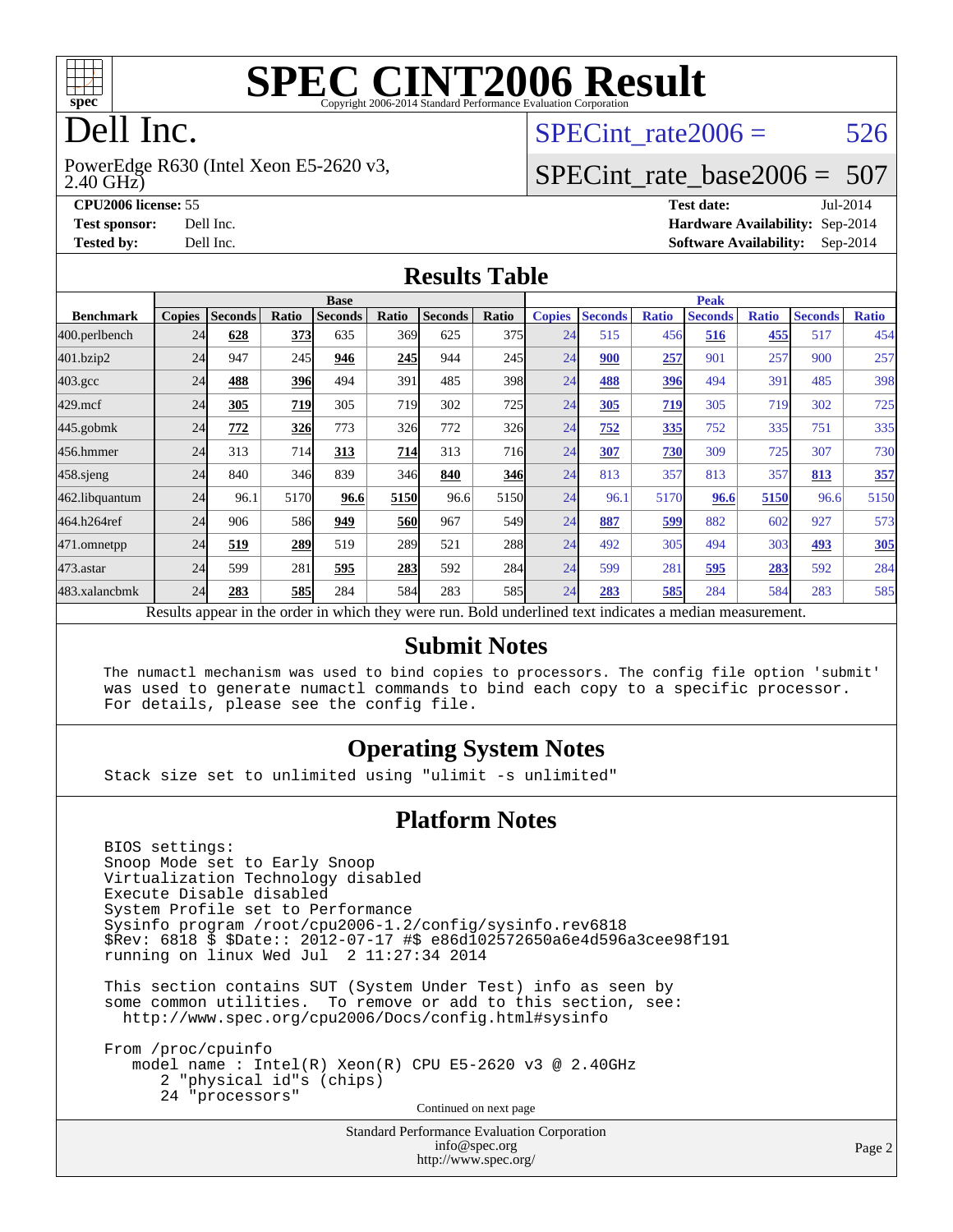

#### **[SPEC CINT2006 Result](http://www.spec.org/auto/cpu2006/Docs/result-fields.html#SPECCINT2006Result)** Copyright 2006-2014 Standard Performance Evaluation Corpora

# Dell Inc.

2.40 GHz) PowerEdge R630 (Intel Xeon E5-2620 v3, SPECint rate $2006 = 526$ 

[SPECint\\_rate\\_base2006 =](http://www.spec.org/auto/cpu2006/Docs/result-fields.html#SPECintratebase2006) 507

**[CPU2006 license:](http://www.spec.org/auto/cpu2006/Docs/result-fields.html#CPU2006license)** 55 **[Test date:](http://www.spec.org/auto/cpu2006/Docs/result-fields.html#Testdate)** Jul-2014 **[Test sponsor:](http://www.spec.org/auto/cpu2006/Docs/result-fields.html#Testsponsor)** Dell Inc. **[Hardware Availability:](http://www.spec.org/auto/cpu2006/Docs/result-fields.html#HardwareAvailability)** Sep-2014 **[Tested by:](http://www.spec.org/auto/cpu2006/Docs/result-fields.html#Testedby)** Dell Inc. **[Software Availability:](http://www.spec.org/auto/cpu2006/Docs/result-fields.html#SoftwareAvailability)** Sep-2014

#### **[Platform Notes \(Continued\)](http://www.spec.org/auto/cpu2006/Docs/result-fields.html#PlatformNotes)**

 cores, siblings (Caution: counting these is hw and system dependent. The following excerpts from /proc/cpuinfo might not be reliable. Use with caution.) cpu cores : 6 siblings : 12 physical 0: cores 0 1 2 3 4 5 physical 1: cores 0 1 2 3 4 5 cache size : 15360 KB From /proc/meminfo<br>MemTotal: 264572216 kB HugePages\_Total: 0 Hugepagesize: 2048 kB /usr/bin/lsb\_release -d SUSE Linux Enterprise Server 11 (x86\_64) From /etc/\*release\* /etc/\*version\* SuSE-release: SUSE Linux Enterprise Server 11 (x86\_64) VERSION = 11 PATCHLEVEL = 3 uname -a: Linux linux 3.0.76-0.11-default #1 SMP Fri Jun 14 08:21:43 UTC 2013 (ccab990) x86\_64 x86\_64 x86\_64 GNU/Linux run-level 3 Jul 2 11:19 last=S SPEC is set to: /root/cpu2006-1.2 Filesystem Type Size Used Avail Use% Mounted on /dev/sda2 ext2 726G 10G 716G 2% / Additional information from dmidecode: BIOS Dell Inc. 0.3.25 06/19/2014 Memory: 16x 00AD063200AD HMA42GR7MFR4N-TFT1 16 GB 1866 MHz 8x Not Specified Not Specified (End of data from sysinfo program)

#### **[General Notes](http://www.spec.org/auto/cpu2006/Docs/result-fields.html#GeneralNotes)**

Standard Performance Evaluation Corporation Environment variables set by runspec before the start of the run: LD\_LIBRARY\_PATH = "/root/cpu2006-1.2/libs/32:/root/cpu2006-1.2/libs/64:/root/cpu2006-1.2/sh" Binaries compiled on a system with 1x Core i7-860 CPU + 8GB memory using RedHat EL 6.4 Transparent Huge Pages enabled with: echo always > /sys/kernel/mm/transparent\_hugepage/enabled Filesystem page cache cleared with: Continued on next page

> [info@spec.org](mailto:info@spec.org) <http://www.spec.org/>

Page 3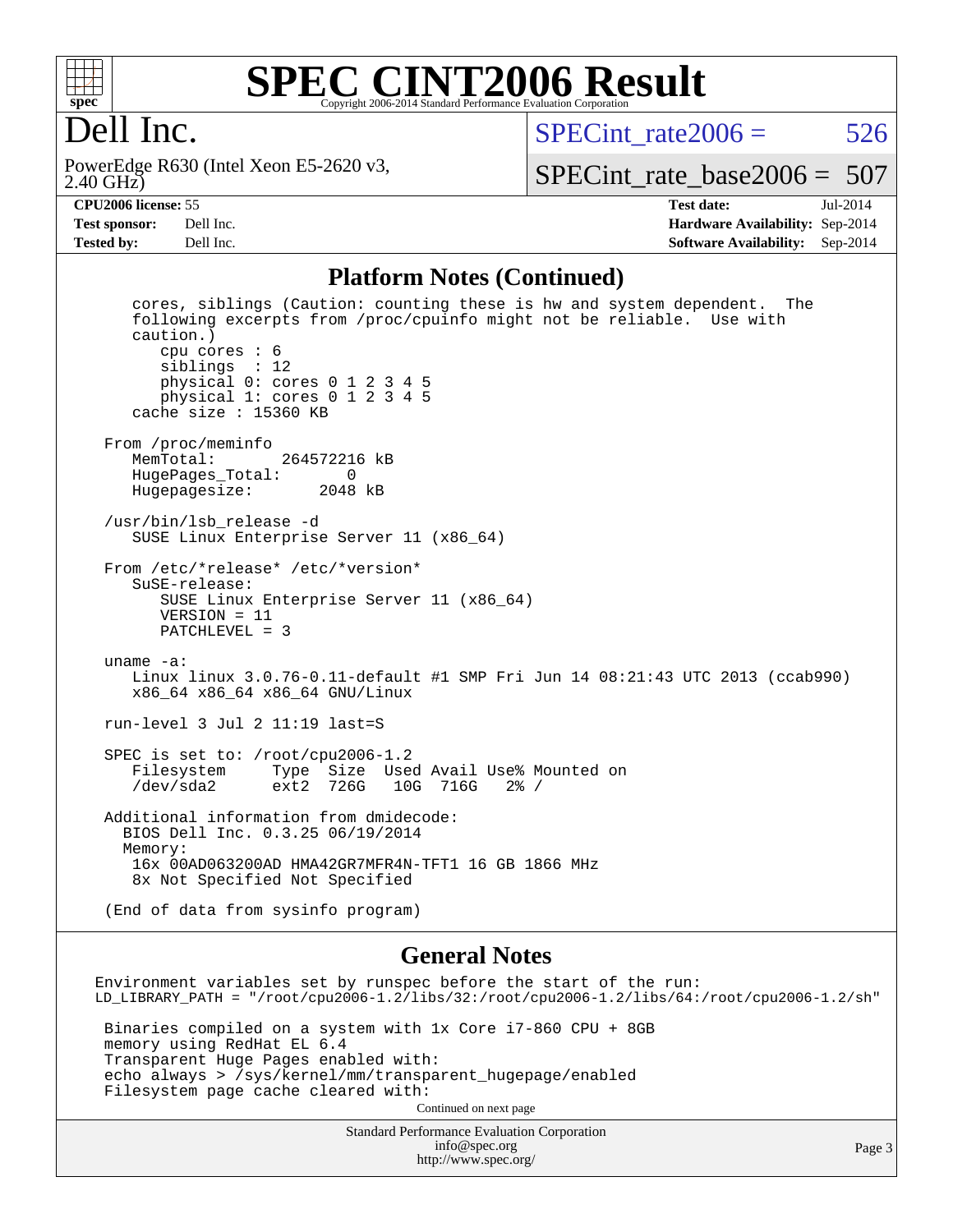

# **[SPEC CINT2006 Result](http://www.spec.org/auto/cpu2006/Docs/result-fields.html#SPECCINT2006Result)**

# Dell Inc.

2.40 GHz) PowerEdge R630 (Intel Xeon E5-2620 v3,

SPECint rate $2006 = 526$ 

[SPECint\\_rate\\_base2006 =](http://www.spec.org/auto/cpu2006/Docs/result-fields.html#SPECintratebase2006) 507

**[CPU2006 license:](http://www.spec.org/auto/cpu2006/Docs/result-fields.html#CPU2006license)** 55 **[Test date:](http://www.spec.org/auto/cpu2006/Docs/result-fields.html#Testdate)** Jul-2014 **[Test sponsor:](http://www.spec.org/auto/cpu2006/Docs/result-fields.html#Testsponsor)** Dell Inc. **[Hardware Availability:](http://www.spec.org/auto/cpu2006/Docs/result-fields.html#HardwareAvailability)** Sep-2014 **[Tested by:](http://www.spec.org/auto/cpu2006/Docs/result-fields.html#Testedby)** Dell Inc. **[Software Availability:](http://www.spec.org/auto/cpu2006/Docs/result-fields.html#SoftwareAvailability)** Sep-2014

#### **[General Notes \(Continued\)](http://www.spec.org/auto/cpu2006/Docs/result-fields.html#GeneralNotes)**

 echo 1> /proc/sys/vm/drop\_caches runspec command invoked through numactl i.e.: numactl --interleave=all runspec <etc>

#### **[Base Compiler Invocation](http://www.spec.org/auto/cpu2006/Docs/result-fields.html#BaseCompilerInvocation)**

[C benchmarks](http://www.spec.org/auto/cpu2006/Docs/result-fields.html#Cbenchmarks): [icc -m32](http://www.spec.org/cpu2006/results/res2014q3/cpu2006-20140909-31358.flags.html#user_CCbase_intel_icc_5ff4a39e364c98233615fdd38438c6f2)

[C++ benchmarks:](http://www.spec.org/auto/cpu2006/Docs/result-fields.html#CXXbenchmarks) [icpc -m32](http://www.spec.org/cpu2006/results/res2014q3/cpu2006-20140909-31358.flags.html#user_CXXbase_intel_icpc_4e5a5ef1a53fd332b3c49e69c3330699)

#### **[Base Portability Flags](http://www.spec.org/auto/cpu2006/Docs/result-fields.html#BasePortabilityFlags)**

 400.perlbench: [-DSPEC\\_CPU\\_LINUX\\_IA32](http://www.spec.org/cpu2006/results/res2014q3/cpu2006-20140909-31358.flags.html#b400.perlbench_baseCPORTABILITY_DSPEC_CPU_LINUX_IA32) 462.libquantum: [-DSPEC\\_CPU\\_LINUX](http://www.spec.org/cpu2006/results/res2014q3/cpu2006-20140909-31358.flags.html#b462.libquantum_baseCPORTABILITY_DSPEC_CPU_LINUX) 483.xalancbmk: [-DSPEC\\_CPU\\_LINUX](http://www.spec.org/cpu2006/results/res2014q3/cpu2006-20140909-31358.flags.html#b483.xalancbmk_baseCXXPORTABILITY_DSPEC_CPU_LINUX)

## **[Base Optimization Flags](http://www.spec.org/auto/cpu2006/Docs/result-fields.html#BaseOptimizationFlags)**

[C benchmarks](http://www.spec.org/auto/cpu2006/Docs/result-fields.html#Cbenchmarks):

[-xCORE-AVX2](http://www.spec.org/cpu2006/results/res2014q3/cpu2006-20140909-31358.flags.html#user_CCbase_f-xAVX2_5f5fc0cbe2c9f62c816d3e45806c70d7) [-ipo](http://www.spec.org/cpu2006/results/res2014q3/cpu2006-20140909-31358.flags.html#user_CCbase_f-ipo) [-O3](http://www.spec.org/cpu2006/results/res2014q3/cpu2006-20140909-31358.flags.html#user_CCbase_f-O3) [-no-prec-div](http://www.spec.org/cpu2006/results/res2014q3/cpu2006-20140909-31358.flags.html#user_CCbase_f-no-prec-div) [-opt-prefetch](http://www.spec.org/cpu2006/results/res2014q3/cpu2006-20140909-31358.flags.html#user_CCbase_f-opt-prefetch) [-opt-mem-layout-trans=3](http://www.spec.org/cpu2006/results/res2014q3/cpu2006-20140909-31358.flags.html#user_CCbase_f-opt-mem-layout-trans_a7b82ad4bd7abf52556d4961a2ae94d5)

[C++ benchmarks:](http://www.spec.org/auto/cpu2006/Docs/result-fields.html#CXXbenchmarks)

[-xCORE-AVX2](http://www.spec.org/cpu2006/results/res2014q3/cpu2006-20140909-31358.flags.html#user_CXXbase_f-xAVX2_5f5fc0cbe2c9f62c816d3e45806c70d7) [-ipo](http://www.spec.org/cpu2006/results/res2014q3/cpu2006-20140909-31358.flags.html#user_CXXbase_f-ipo) [-O3](http://www.spec.org/cpu2006/results/res2014q3/cpu2006-20140909-31358.flags.html#user_CXXbase_f-O3) [-no-prec-div](http://www.spec.org/cpu2006/results/res2014q3/cpu2006-20140909-31358.flags.html#user_CXXbase_f-no-prec-div) [-opt-prefetch](http://www.spec.org/cpu2006/results/res2014q3/cpu2006-20140909-31358.flags.html#user_CXXbase_f-opt-prefetch) [-opt-mem-layout-trans=3](http://www.spec.org/cpu2006/results/res2014q3/cpu2006-20140909-31358.flags.html#user_CXXbase_f-opt-mem-layout-trans_a7b82ad4bd7abf52556d4961a2ae94d5) [-Wl,-z,muldefs](http://www.spec.org/cpu2006/results/res2014q3/cpu2006-20140909-31358.flags.html#user_CXXbase_link_force_multiple1_74079c344b956b9658436fd1b6dd3a8a) [-L/sh -lsmartheap](http://www.spec.org/cpu2006/results/res2014q3/cpu2006-20140909-31358.flags.html#user_CXXbase_SmartHeap_32f6c82aa1ed9c52345d30cf6e4a0499)

#### **[Base Other Flags](http://www.spec.org/auto/cpu2006/Docs/result-fields.html#BaseOtherFlags)**

[C benchmarks](http://www.spec.org/auto/cpu2006/Docs/result-fields.html#Cbenchmarks):

403.gcc: [-Dalloca=\\_alloca](http://www.spec.org/cpu2006/results/res2014q3/cpu2006-20140909-31358.flags.html#b403.gcc_baseEXTRA_CFLAGS_Dalloca_be3056838c12de2578596ca5467af7f3)

# **[Peak Compiler Invocation](http://www.spec.org/auto/cpu2006/Docs/result-fields.html#PeakCompilerInvocation)**

[C benchmarks \(except as noted below\)](http://www.spec.org/auto/cpu2006/Docs/result-fields.html#Cbenchmarksexceptasnotedbelow): [icc -m32](http://www.spec.org/cpu2006/results/res2014q3/cpu2006-20140909-31358.flags.html#user_CCpeak_intel_icc_5ff4a39e364c98233615fdd38438c6f2)

400.perlbench: [icc -m64](http://www.spec.org/cpu2006/results/res2014q3/cpu2006-20140909-31358.flags.html#user_peakCCLD400_perlbench_intel_icc_64bit_bda6cc9af1fdbb0edc3795bac97ada53)

Continued on next page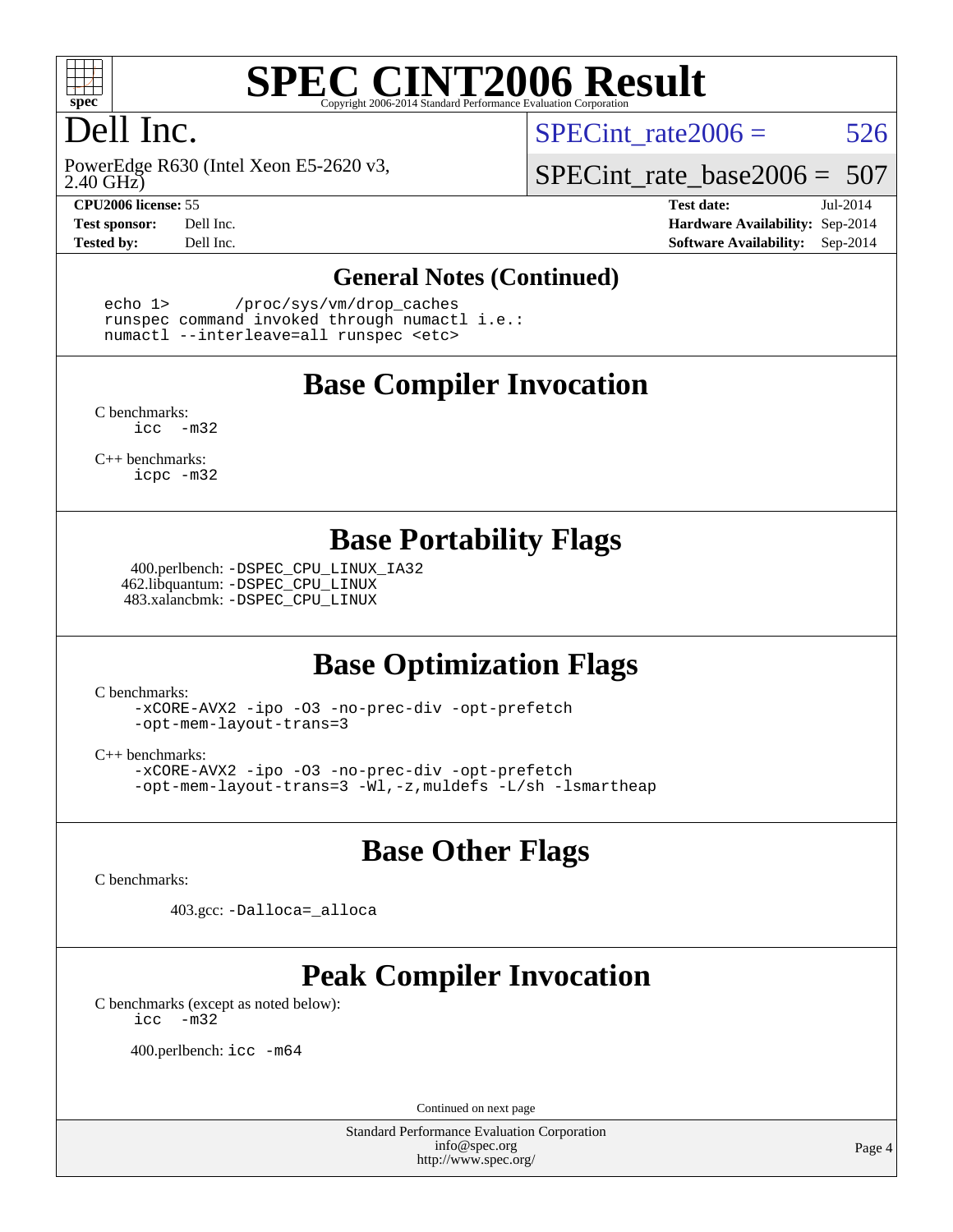

# **[SPEC CINT2006 Result](http://www.spec.org/auto/cpu2006/Docs/result-fields.html#SPECCINT2006Result)**

# Dell Inc.

2.40 GHz) PowerEdge R630 (Intel Xeon E5-2620 v3, SPECint rate $2006 = 526$ 

SPECint rate base2006 =  $507$ 

**[CPU2006 license:](http://www.spec.org/auto/cpu2006/Docs/result-fields.html#CPU2006license)** 55 **[Test date:](http://www.spec.org/auto/cpu2006/Docs/result-fields.html#Testdate)** Jul-2014 **[Test sponsor:](http://www.spec.org/auto/cpu2006/Docs/result-fields.html#Testsponsor)** Dell Inc. **[Hardware Availability:](http://www.spec.org/auto/cpu2006/Docs/result-fields.html#HardwareAvailability)** Sep-2014 **[Tested by:](http://www.spec.org/auto/cpu2006/Docs/result-fields.html#Testedby)** Dell Inc. **[Software Availability:](http://www.spec.org/auto/cpu2006/Docs/result-fields.html#SoftwareAvailability)** Sep-2014

# **[Peak Compiler Invocation \(Continued\)](http://www.spec.org/auto/cpu2006/Docs/result-fields.html#PeakCompilerInvocation)**

401.bzip2: [icc -m64](http://www.spec.org/cpu2006/results/res2014q3/cpu2006-20140909-31358.flags.html#user_peakCCLD401_bzip2_intel_icc_64bit_bda6cc9af1fdbb0edc3795bac97ada53)

456.hmmer: [icc -m64](http://www.spec.org/cpu2006/results/res2014q3/cpu2006-20140909-31358.flags.html#user_peakCCLD456_hmmer_intel_icc_64bit_bda6cc9af1fdbb0edc3795bac97ada53)

 $458 \text{.}$ sjeng: icc  $-\text{m64}$ 

[C++ benchmarks:](http://www.spec.org/auto/cpu2006/Docs/result-fields.html#CXXbenchmarks)

[icpc -m32](http://www.spec.org/cpu2006/results/res2014q3/cpu2006-20140909-31358.flags.html#user_CXXpeak_intel_icpc_4e5a5ef1a53fd332b3c49e69c3330699)

#### **[Peak Portability Flags](http://www.spec.org/auto/cpu2006/Docs/result-fields.html#PeakPortabilityFlags)**

 400.perlbench: [-DSPEC\\_CPU\\_LP64](http://www.spec.org/cpu2006/results/res2014q3/cpu2006-20140909-31358.flags.html#b400.perlbench_peakCPORTABILITY_DSPEC_CPU_LP64) [-DSPEC\\_CPU\\_LINUX\\_X64](http://www.spec.org/cpu2006/results/res2014q3/cpu2006-20140909-31358.flags.html#b400.perlbench_peakCPORTABILITY_DSPEC_CPU_LINUX_X64) 401.bzip2: [-DSPEC\\_CPU\\_LP64](http://www.spec.org/cpu2006/results/res2014q3/cpu2006-20140909-31358.flags.html#suite_peakCPORTABILITY401_bzip2_DSPEC_CPU_LP64) 456.hmmer: [-DSPEC\\_CPU\\_LP64](http://www.spec.org/cpu2006/results/res2014q3/cpu2006-20140909-31358.flags.html#suite_peakCPORTABILITY456_hmmer_DSPEC_CPU_LP64) 458.sjeng: [-DSPEC\\_CPU\\_LP64](http://www.spec.org/cpu2006/results/res2014q3/cpu2006-20140909-31358.flags.html#suite_peakCPORTABILITY458_sjeng_DSPEC_CPU_LP64) 462.libquantum: [-DSPEC\\_CPU\\_LINUX](http://www.spec.org/cpu2006/results/res2014q3/cpu2006-20140909-31358.flags.html#b462.libquantum_peakCPORTABILITY_DSPEC_CPU_LINUX) 483.xalancbmk: [-DSPEC\\_CPU\\_LINUX](http://www.spec.org/cpu2006/results/res2014q3/cpu2006-20140909-31358.flags.html#b483.xalancbmk_peakCXXPORTABILITY_DSPEC_CPU_LINUX)

## **[Peak Optimization Flags](http://www.spec.org/auto/cpu2006/Docs/result-fields.html#PeakOptimizationFlags)**

[C benchmarks](http://www.spec.org/auto/cpu2006/Docs/result-fields.html#Cbenchmarks):

 400.perlbench: [-xCORE-AVX2](http://www.spec.org/cpu2006/results/res2014q3/cpu2006-20140909-31358.flags.html#user_peakPASS2_CFLAGSPASS2_LDCFLAGS400_perlbench_f-xAVX2_5f5fc0cbe2c9f62c816d3e45806c70d7)(pass 2) [-prof-gen](http://www.spec.org/cpu2006/results/res2014q3/cpu2006-20140909-31358.flags.html#user_peakPASS1_CFLAGSPASS1_LDCFLAGS400_perlbench_prof_gen_e43856698f6ca7b7e442dfd80e94a8fc)(pass 1) [-ipo](http://www.spec.org/cpu2006/results/res2014q3/cpu2006-20140909-31358.flags.html#user_peakPASS2_CFLAGSPASS2_LDCFLAGS400_perlbench_f-ipo)(pass 2) [-O3](http://www.spec.org/cpu2006/results/res2014q3/cpu2006-20140909-31358.flags.html#user_peakPASS2_CFLAGSPASS2_LDCFLAGS400_perlbench_f-O3)(pass 2) [-no-prec-div](http://www.spec.org/cpu2006/results/res2014q3/cpu2006-20140909-31358.flags.html#user_peakPASS2_CFLAGSPASS2_LDCFLAGS400_perlbench_f-no-prec-div)(pass 2) [-prof-use](http://www.spec.org/cpu2006/results/res2014q3/cpu2006-20140909-31358.flags.html#user_peakPASS2_CFLAGSPASS2_LDCFLAGS400_perlbench_prof_use_bccf7792157ff70d64e32fe3e1250b55)(pass 2) [-auto-ilp32](http://www.spec.org/cpu2006/results/res2014q3/cpu2006-20140909-31358.flags.html#user_peakCOPTIMIZE400_perlbench_f-auto-ilp32) 401.bzip2: [-xCORE-AVX2](http://www.spec.org/cpu2006/results/res2014q3/cpu2006-20140909-31358.flags.html#user_peakPASS2_CFLAGSPASS2_LDCFLAGS401_bzip2_f-xAVX2_5f5fc0cbe2c9f62c816d3e45806c70d7)(pass 2) [-prof-gen](http://www.spec.org/cpu2006/results/res2014q3/cpu2006-20140909-31358.flags.html#user_peakPASS1_CFLAGSPASS1_LDCFLAGS401_bzip2_prof_gen_e43856698f6ca7b7e442dfd80e94a8fc)(pass 1) [-ipo](http://www.spec.org/cpu2006/results/res2014q3/cpu2006-20140909-31358.flags.html#user_peakPASS2_CFLAGSPASS2_LDCFLAGS401_bzip2_f-ipo)(pass 2) [-O3](http://www.spec.org/cpu2006/results/res2014q3/cpu2006-20140909-31358.flags.html#user_peakPASS2_CFLAGSPASS2_LDCFLAGS401_bzip2_f-O3)(pass 2) [-no-prec-div](http://www.spec.org/cpu2006/results/res2014q3/cpu2006-20140909-31358.flags.html#user_peakPASS2_CFLAGSPASS2_LDCFLAGS401_bzip2_f-no-prec-div)(pass 2) [-prof-use](http://www.spec.org/cpu2006/results/res2014q3/cpu2006-20140909-31358.flags.html#user_peakPASS2_CFLAGSPASS2_LDCFLAGS401_bzip2_prof_use_bccf7792157ff70d64e32fe3e1250b55)(pass 2) [-opt-prefetch](http://www.spec.org/cpu2006/results/res2014q3/cpu2006-20140909-31358.flags.html#user_peakCOPTIMIZE401_bzip2_f-opt-prefetch) [-auto-ilp32](http://www.spec.org/cpu2006/results/res2014q3/cpu2006-20140909-31358.flags.html#user_peakCOPTIMIZE401_bzip2_f-auto-ilp32) [-ansi-alias](http://www.spec.org/cpu2006/results/res2014q3/cpu2006-20140909-31358.flags.html#user_peakCOPTIMIZE401_bzip2_f-ansi-alias)  $403.\text{gcc: basepeak}$  = yes  $429$ .mcf: basepeak = yes 445.gobmk: [-xCORE-AVX2](http://www.spec.org/cpu2006/results/res2014q3/cpu2006-20140909-31358.flags.html#user_peakPASS2_CFLAGSPASS2_LDCFLAGS445_gobmk_f-xAVX2_5f5fc0cbe2c9f62c816d3e45806c70d7)(pass 2) [-prof-gen](http://www.spec.org/cpu2006/results/res2014q3/cpu2006-20140909-31358.flags.html#user_peakPASS1_CFLAGSPASS1_LDCFLAGS445_gobmk_prof_gen_e43856698f6ca7b7e442dfd80e94a8fc)(pass 1) [-prof-use](http://www.spec.org/cpu2006/results/res2014q3/cpu2006-20140909-31358.flags.html#user_peakPASS2_CFLAGSPASS2_LDCFLAGS445_gobmk_prof_use_bccf7792157ff70d64e32fe3e1250b55)(pass 2) [-ansi-alias](http://www.spec.org/cpu2006/results/res2014q3/cpu2006-20140909-31358.flags.html#user_peakCOPTIMIZE445_gobmk_f-ansi-alias) [-opt-mem-layout-trans=3](http://www.spec.org/cpu2006/results/res2014q3/cpu2006-20140909-31358.flags.html#user_peakCOPTIMIZE445_gobmk_f-opt-mem-layout-trans_a7b82ad4bd7abf52556d4961a2ae94d5) 456.hmmer: [-xCORE-AVX2](http://www.spec.org/cpu2006/results/res2014q3/cpu2006-20140909-31358.flags.html#user_peakCOPTIMIZE456_hmmer_f-xAVX2_5f5fc0cbe2c9f62c816d3e45806c70d7) [-ipo](http://www.spec.org/cpu2006/results/res2014q3/cpu2006-20140909-31358.flags.html#user_peakCOPTIMIZE456_hmmer_f-ipo) [-O3](http://www.spec.org/cpu2006/results/res2014q3/cpu2006-20140909-31358.flags.html#user_peakCOPTIMIZE456_hmmer_f-O3) [-no-prec-div](http://www.spec.org/cpu2006/results/res2014q3/cpu2006-20140909-31358.flags.html#user_peakCOPTIMIZE456_hmmer_f-no-prec-div) [-unroll2](http://www.spec.org/cpu2006/results/res2014q3/cpu2006-20140909-31358.flags.html#user_peakCOPTIMIZE456_hmmer_f-unroll_784dae83bebfb236979b41d2422d7ec2) [-auto-ilp32](http://www.spec.org/cpu2006/results/res2014q3/cpu2006-20140909-31358.flags.html#user_peakCOPTIMIZE456_hmmer_f-auto-ilp32) 458.sjeng: [-xCORE-AVX2](http://www.spec.org/cpu2006/results/res2014q3/cpu2006-20140909-31358.flags.html#user_peakPASS2_CFLAGSPASS2_LDCFLAGS458_sjeng_f-xAVX2_5f5fc0cbe2c9f62c816d3e45806c70d7)(pass 2) [-prof-gen](http://www.spec.org/cpu2006/results/res2014q3/cpu2006-20140909-31358.flags.html#user_peakPASS1_CFLAGSPASS1_LDCFLAGS458_sjeng_prof_gen_e43856698f6ca7b7e442dfd80e94a8fc)(pass 1) [-ipo](http://www.spec.org/cpu2006/results/res2014q3/cpu2006-20140909-31358.flags.html#user_peakPASS2_CFLAGSPASS2_LDCFLAGS458_sjeng_f-ipo)(pass 2) [-O3](http://www.spec.org/cpu2006/results/res2014q3/cpu2006-20140909-31358.flags.html#user_peakPASS2_CFLAGSPASS2_LDCFLAGS458_sjeng_f-O3)(pass 2) [-no-prec-div](http://www.spec.org/cpu2006/results/res2014q3/cpu2006-20140909-31358.flags.html#user_peakPASS2_CFLAGSPASS2_LDCFLAGS458_sjeng_f-no-prec-div)(pass 2) [-prof-use](http://www.spec.org/cpu2006/results/res2014q3/cpu2006-20140909-31358.flags.html#user_peakPASS2_CFLAGSPASS2_LDCFLAGS458_sjeng_prof_use_bccf7792157ff70d64e32fe3e1250b55)(pass 2) [-unroll4](http://www.spec.org/cpu2006/results/res2014q3/cpu2006-20140909-31358.flags.html#user_peakCOPTIMIZE458_sjeng_f-unroll_4e5e4ed65b7fd20bdcd365bec371b81f) [-auto-ilp32](http://www.spec.org/cpu2006/results/res2014q3/cpu2006-20140909-31358.flags.html#user_peakCOPTIMIZE458_sjeng_f-auto-ilp32) 462.libquantum: basepeak = yes

Continued on next page